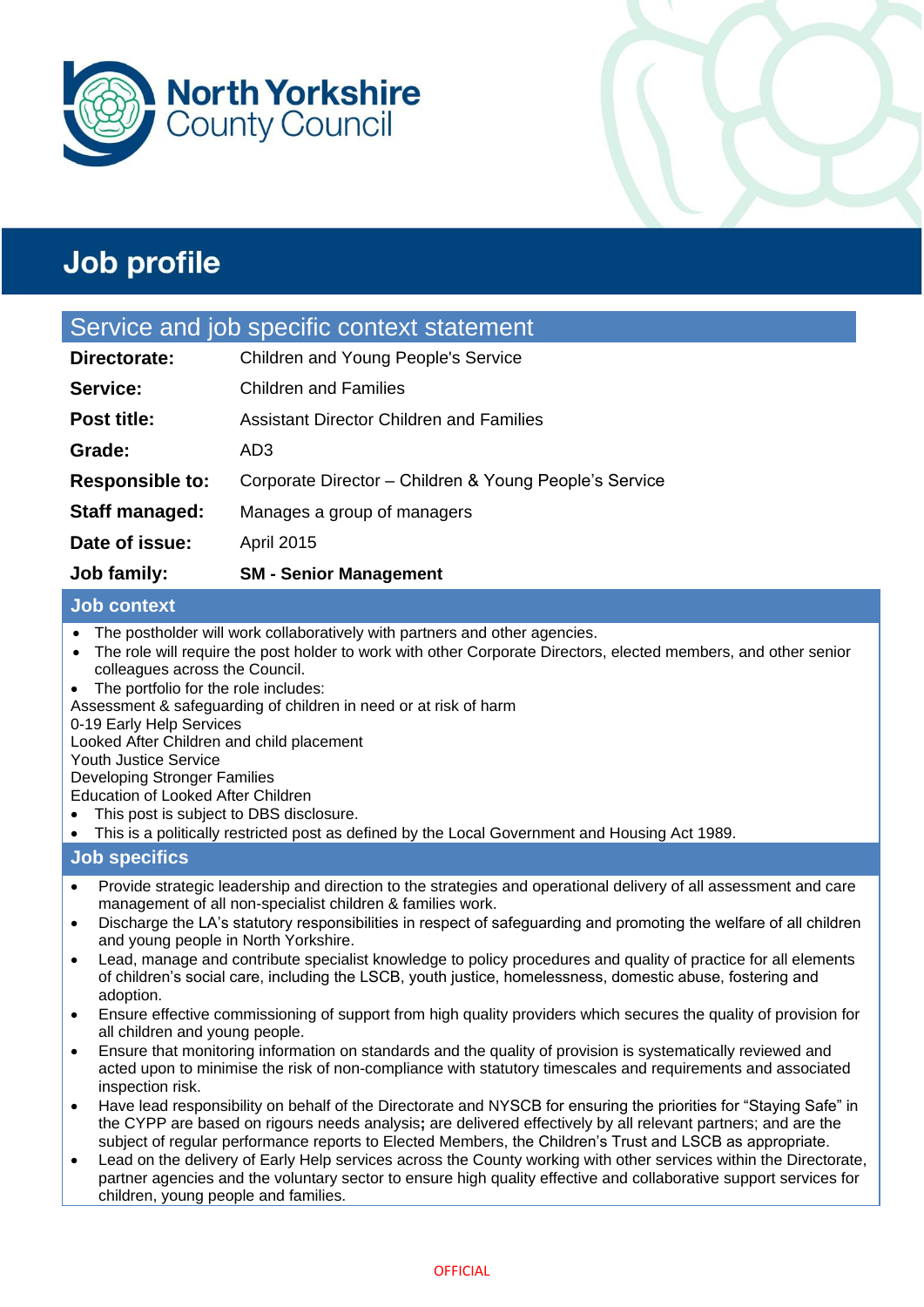



## Job Description

| <b>Job purpose</b>             | The core focus of this job is:<br>To advance North Yorkshire County Council's corporate priorities and<br>$\bullet$<br>those of the Children's Trust Board ensuring collectively that<br>priorities of the Children and Young People's Plan are delivered<br>effectively and are having a positive impact on all children & young<br>people.                                                                                                                                                                                                                                                                                                                                                                                                                                                                                                                                                                                                                                                                                                  |  |  |
|--------------------------------|-----------------------------------------------------------------------------------------------------------------------------------------------------------------------------------------------------------------------------------------------------------------------------------------------------------------------------------------------------------------------------------------------------------------------------------------------------------------------------------------------------------------------------------------------------------------------------------------------------------------------------------------------------------------------------------------------------------------------------------------------------------------------------------------------------------------------------------------------------------------------------------------------------------------------------------------------------------------------------------------------------------------------------------------------|--|--|
|                                | To provide clear direction and innovative leadership to the strategies,<br>$\bullet$<br>functions and operational delivery of the portfolio service.                                                                                                                                                                                                                                                                                                                                                                                                                                                                                                                                                                                                                                                                                                                                                                                                                                                                                          |  |  |
|                                | As a member of the Children and Young People's Service Leadership<br>$\bullet$<br>Team, to carry responsibility with other senior colleagues for the<br>continual improvement in performance of the whole of the CYPS.                                                                                                                                                                                                                                                                                                                                                                                                                                                                                                                                                                                                                                                                                                                                                                                                                        |  |  |
| <b>Strategic</b><br>management | Deputise for the Corporate Director - CYPS and positively represent the<br>$\bullet$<br>Directorate with external agencies & other Council directorates.<br>Work with the Head of Human Resources, CYPS and other Directorate colleagues<br>to ensure an effective Workforce Development Strategy.<br>Lead necessary strategic change in a timely way through strong consultation and<br>$\bullet$<br>delivery processes which engages and listens to the views of all including parents<br>and children and young people.<br>Be responsible for the efficient implementation of decisions of the Management<br>٠<br>Board, its Executive and other Committees.<br>Carry out specific management responsibilities within CYPS alongside assigned<br>٠<br>development tasks across the directorate and the wider Council and its<br>partnerships.<br>Effectively implement national legislation, policies & guidance and Council policies.<br>٠<br>Develop and implement an annual Service Plan with clear milestones and delivery<br>targets. |  |  |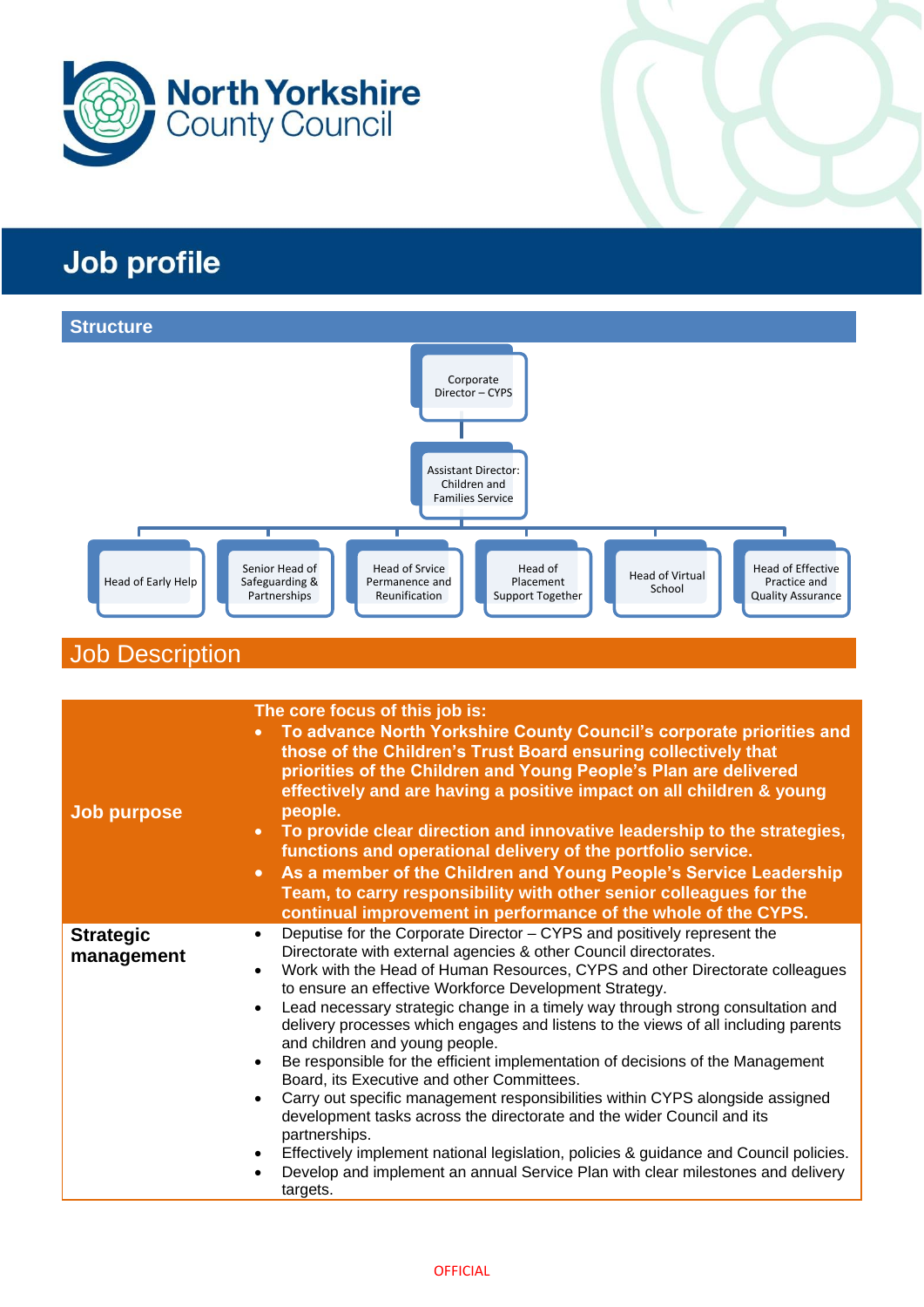

|                       | Lead specific countywide programmes as part of the County Council's change and<br>transformation programmes.                                                                       |  |
|-----------------------|------------------------------------------------------------------------------------------------------------------------------------------------------------------------------------|--|
| <b>Operational</b>    | Ensure that the work of the Children and Families Service is monitored and quality<br>$\bullet$                                                                                    |  |
| management            | assured.                                                                                                                                                                           |  |
|                       | Ensure that high standards are maintained in strategic planning, operational and<br>$\bullet$                                                                                      |  |
|                       | performance management in the Children and Families Service.                                                                                                                       |  |
|                       | With significant autonomy and responsibility, co-ordinate activities and priorities<br>$\bullet$                                                                                   |  |
| <b>Communications</b> | which impact on agreed outcomes.<br>Under the general direction of the Corporate Director-CYPS, advise the Council, its                                                            |  |
|                       | $\bullet$<br>Committees and Officers on the exercise of the Council's functions in relation to                                                                                     |  |
|                       | CYPS.                                                                                                                                                                              |  |
|                       | Appraise the Corporate Director - CYPS & Executive Members of matters arising<br>$\bullet$                                                                                         |  |
|                       | which are particularly sensitive in nature or are controversial.                                                                                                                   |  |
|                       | Produce timely briefings and reports to a range of stakeholders including the<br>$\bullet$                                                                                         |  |
|                       | Corporate Director - CYPS and Executive Members, senior officers, staff and                                                                                                        |  |
|                       | partner organisations.                                                                                                                                                             |  |
|                       | Promote the reputation and image of the Council positively when responding to<br>$\bullet$                                                                                         |  |
|                       | complaints or to media queries. This may include responding to matters of a                                                                                                        |  |
|                       | sensitive or controversial nature.                                                                                                                                                 |  |
|                       | Lead and manage consultation and engagement activities with staff, service users,<br>$\bullet$<br>councillors, Management Board, trade unions, partners and citizens in accordance |  |
|                       | with Council policy.                                                                                                                                                               |  |
|                       | Ensure active participation of users (children and young people/carers) in decisions<br>٠                                                                                          |  |
|                       | about services which affect them.                                                                                                                                                  |  |
|                       | Communicate effectively across the Council on corporate changes of policy.<br>٠                                                                                                    |  |
| Partnership /         | Involve users (children and young people/carers) in designing, developing and<br>$\bullet$                                                                                         |  |
| corporate working     | reviewing services which are provided for them.                                                                                                                                    |  |
|                       | Ensure that staff within the service group work collaboratively with colleagues<br>$\bullet$                                                                                       |  |
|                       | across the Directorate, County Council and partner agencies and with external                                                                                                      |  |
|                       | organisations (e.g. academies, colleges and free schools/statutory and non-<br>statutory agencies) to ensure a shared commitment to improving outcomes for                         |  |
|                       | North Yorkshire children and young people.                                                                                                                                         |  |
|                       | Ensure appropriate representation on Directorate and Inter-Agency Working                                                                                                          |  |
|                       | Parties and Planning Teams, in order to ensure effective strategic management                                                                                                      |  |
|                       | and planning of services for individual children and families.                                                                                                                     |  |
|                       | Build strong and dynamic relationships and trust with elected Members, partners,<br>$\bullet$                                                                                      |  |
|                       | stakeholders, communities and external agencies to enhance profile and                                                                                                             |  |
|                       | reputation.                                                                                                                                                                        |  |
|                       | Forge partnerships and work alongside others in the delivery of services that                                                                                                      |  |
|                       | enhance our County, and build self-reliance within North Yorkshire's communities.                                                                                                  |  |
|                       | Understand the needs of communities, and a commitment to delivering outcomes<br>$\bullet$<br>with and for citizens, customers and stakeholders.                                    |  |
|                       | Represent the Directorate at appropriate Regional and National Groups where<br>$\bullet$                                                                                           |  |
|                       | added value for NYCC can be gained by sharing and working collaboratively with                                                                                                     |  |
|                       | others.                                                                                                                                                                            |  |
|                       | Deputise for the Corporate Director – CYPS and represent the Directorate at                                                                                                        |  |
|                       | policy, operational & co-ordination forums with external agencies & other Councils.                                                                                                |  |
|                       | Identify work with partners or other services.                                                                                                                                     |  |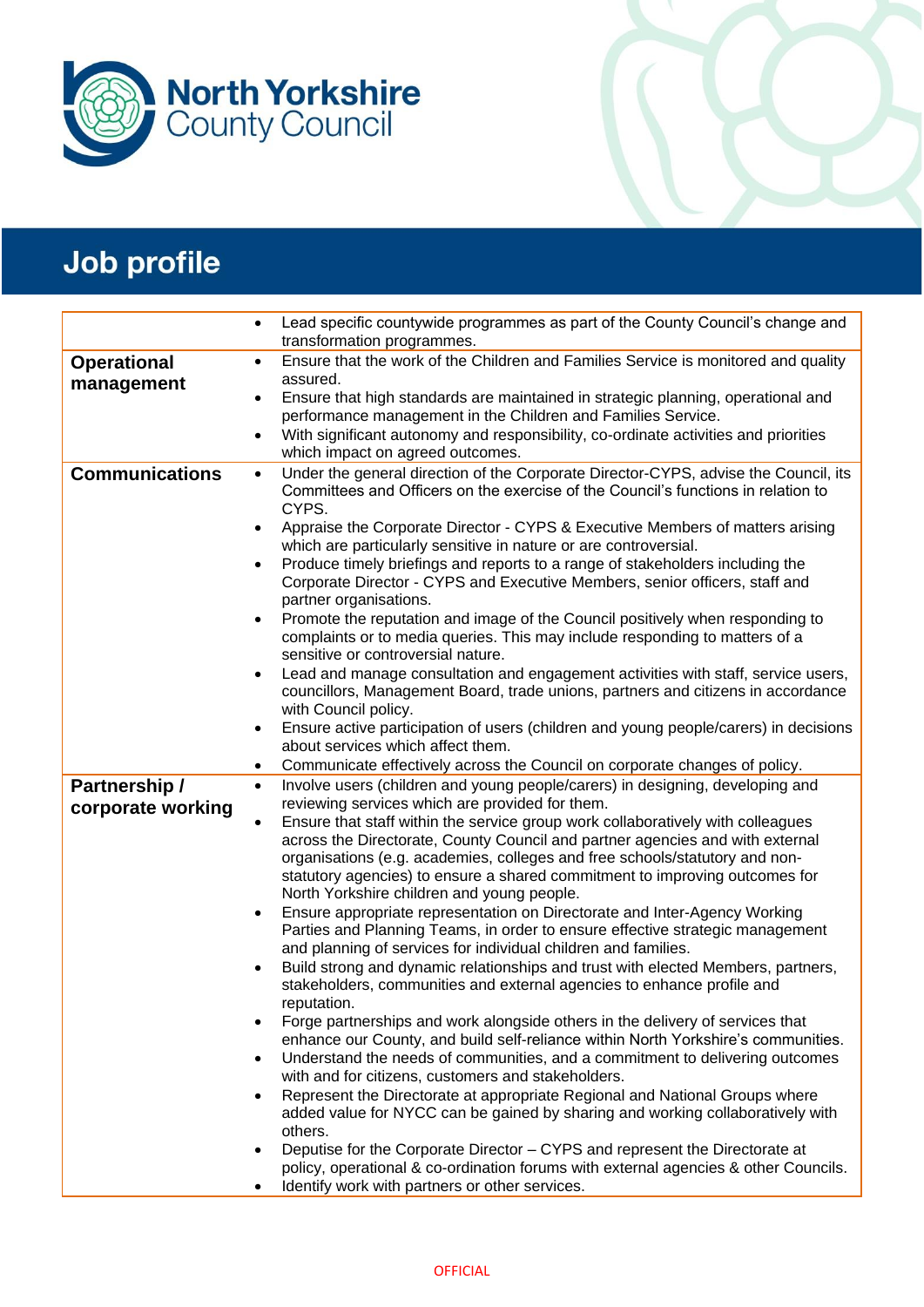

| <b>Resource</b><br>management     | Be responsible as the budget holder for resources in respect of allocated budgets<br>$\bullet$<br>within the Council's Scheme of Delegation of Financial Responsibility.<br>Formulate, promote and implement initiatives which maximise the effective use of<br>$\bullet$<br>resources for individual children's needs. This will include negotiation and work in<br>partnership with other agencies to ensure effective operation of the same.<br>Account to the Corporate Director - CYPS for financial performance of your area of<br>$\bullet$<br>responsibility, ensuring a balanced budget and meeting any efficiency targets<br>agreed.<br>Ensure high quality management of people including personal development,<br>$\bullet$<br>recruitment of staff and the formal setting and review of objectives and<br>performance.<br>Take responsibility for own Continuing Professional Development and maintain a<br>$\bullet$<br>portfolio showing evidence of development. |
|-----------------------------------|----------------------------------------------------------------------------------------------------------------------------------------------------------------------------------------------------------------------------------------------------------------------------------------------------------------------------------------------------------------------------------------------------------------------------------------------------------------------------------------------------------------------------------------------------------------------------------------------------------------------------------------------------------------------------------------------------------------------------------------------------------------------------------------------------------------------------------------------------------------------------------------------------------------------------------------------------------------------------------|
| <b>Performance</b><br>management  | Implement and embed a performance management culture to drive continuous<br>$\bullet$<br>improvement across all internal and external measures and inspection regimes.<br>Embed a project management culture to ensure change management and service<br>$\bullet$<br>redesign is managed using project management methodology.<br>Be accountable for performance and quality within your area.<br>$\bullet$<br>Ensure there is an effective governance process for all commissioned or jointly<br>$\bullet$<br>commissioned services which assures legal and contractual compliance and<br>ensures the required outcomes are delivered.                                                                                                                                                                                                                                                                                                                                          |
| <b>Systems and</b><br>information | Provide IT information and statistical reports to illustrate transformational plans and<br>$\bullet$<br>progress.<br>Analyse complex data and information to inform transformational decision making.<br>٠<br>Use the current business processes in relation to record keeping, financial<br>$\bullet$<br>monitoring and ICT.                                                                                                                                                                                                                                                                                                                                                                                                                                                                                                                                                                                                                                                    |
| Safeguarding                      | Be committed to safeguarding and promote the welfare of children and young<br>$\bullet$<br>people that you are responsible for and come into contact with, raising concerns as<br>appropriate.                                                                                                                                                                                                                                                                                                                                                                                                                                                                                                                                                                                                                                                                                                                                                                                   |

# **Person Specification**

| <b>Essential upon appointment</b>                                                                                                                                                                                                                                                                                                                                                                                                                                                                                                                                                                                                                                                                      | <b>Desirable on</b><br>appointment                                                                                                                                                                                |
|--------------------------------------------------------------------------------------------------------------------------------------------------------------------------------------------------------------------------------------------------------------------------------------------------------------------------------------------------------------------------------------------------------------------------------------------------------------------------------------------------------------------------------------------------------------------------------------------------------------------------------------------------------------------------------------------------------|-------------------------------------------------------------------------------------------------------------------------------------------------------------------------------------------------------------------|
| <b>Knowledge</b><br>Knowledge and a significant understanding of the key issues relevant to the<br>Children and Young People's Service.<br>A clear understanding of the workings of local government and the current<br>$\bullet$<br>issues to be faced in a large, diverse Authority.<br>A clear understanding of the financial, legal and political context of public<br>sector management.<br>Knowledge and significant understanding of Child Care Policies and<br>$\bullet$<br>Procedures, relevant legislation and research documents.<br>Knowledge of legislation, policies and standards relating to contemporary<br>$\bullet$<br>Children's Services as established by the Children Act 2004. | An understanding of the<br>$\bullet$<br>Council's core values and<br>objectives.<br>An understanding of the<br>$\bullet$<br>operation of other relevant<br>agencies and the scope for<br>multi-disciplinary work. |
| <b>Experience</b><br>A successful track record and background of consistent achievement as a<br>senior manager in a large complex organisation.                                                                                                                                                                                                                                                                                                                                                                                                                                                                                                                                                        | Direct senior management<br>$\bullet$<br>experience in one or more                                                                                                                                                |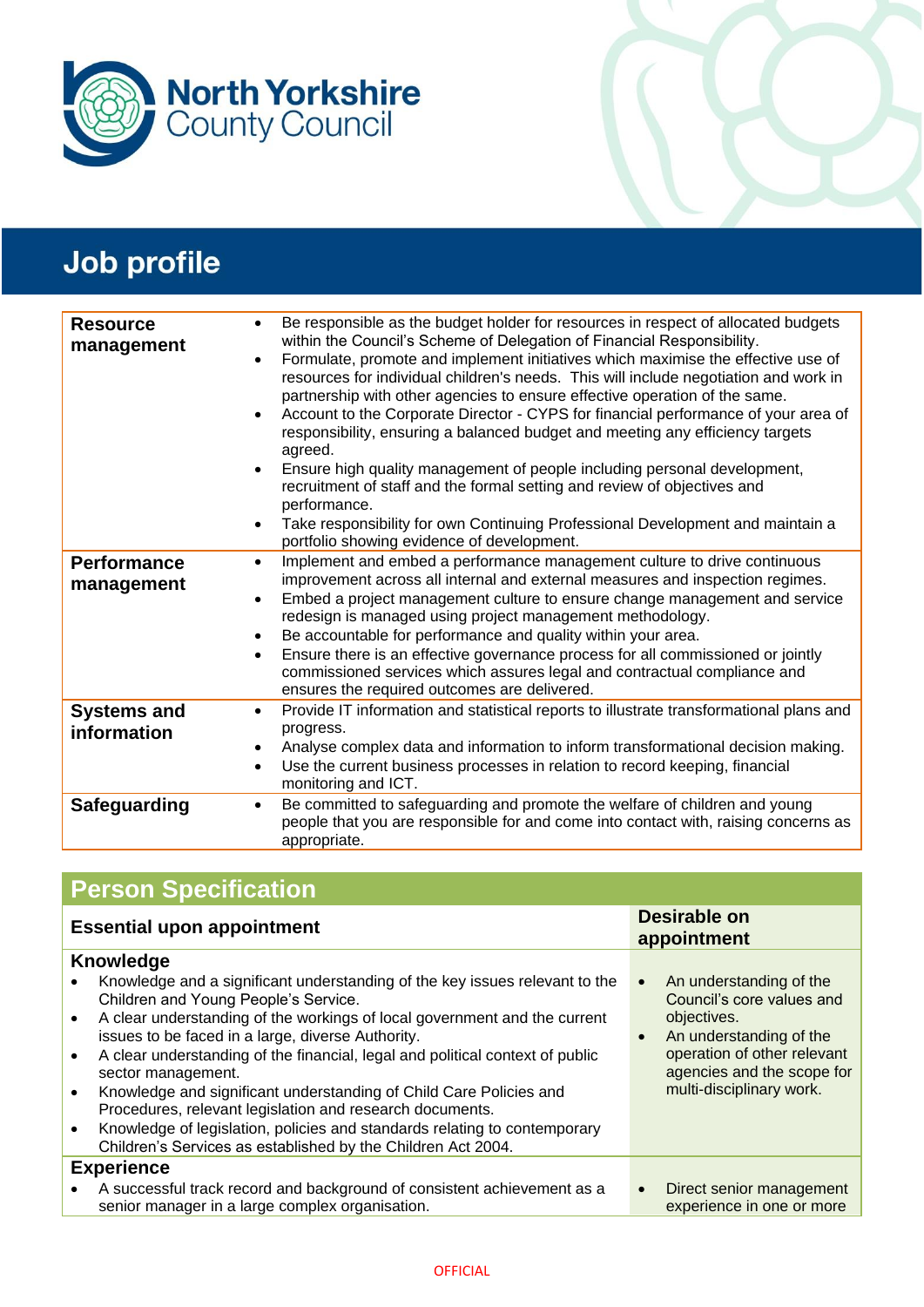



| $\bullet$ | A successful track record of significant achievement in securing outcomes                                             | of the services relevant to           |
|-----------|-----------------------------------------------------------------------------------------------------------------------|---------------------------------------|
|           | for children and young people and service delivery.                                                                   | the Children and Young                |
| $\bullet$ | Significant experience of social care operations, policy development and                                              | People's Service.                     |
|           | resolution of complex legal and professional issues affecting the care or                                             | Relevant experience in a<br>$\bullet$ |
|           | legal status of individuals via courts, case conferences or other formal                                              | local government context.             |
|           | processes.                                                                                                            |                                       |
| $\bullet$ | Substantial experience in commissioning and providing child care and                                                  |                                       |
|           | family services, including significant, recent experience of managing child<br>protection work.                       |                                       |
| $\bullet$ | A proven track record of leading and managing change effectively.                                                     |                                       |
| $\bullet$ | Experience of evaluating competing budgetary priorities and establishing                                              |                                       |
|           | effective performance measures.                                                                                       |                                       |
| $\bullet$ | Experience of working effectively in co-operation with a wide range of                                                |                                       |
|           | internal and external partners including statutory and non-statutory                                                  |                                       |
|           | organisations.                                                                                                        |                                       |
|           | <b>Occupational Skills</b>                                                                                            |                                       |
| $\bullet$ | Ability to establish positive relationships with Elected Members, team                                                |                                       |
|           | colleagues, headteachers, governors and staff which generate confidence                                               |                                       |
|           | and respect.                                                                                                          |                                       |
| $\bullet$ | Ability to lead, empower and motivate employees.                                                                      |                                       |
| $\bullet$ | Ability to build effective teams and integrated relationships.                                                        |                                       |
| $\bullet$ | Ability to think and act strategically.                                                                               |                                       |
| $\bullet$ | Ability to ensure that services are co-ordinated and provided in accordance<br>with agreed priorities.                |                                       |
| $\bullet$ | Ability to develop, communicate and secure ownership of a clear vision and                                            |                                       |
|           | direction.                                                                                                            |                                       |
| $\bullet$ | Ability to develop practical and creative solutions to the management of<br>strategic issues.                         |                                       |
| $\bullet$ | Possess political awareness and the capacity for partnership working in a<br>highly devolved and accountable Service. |                                       |
| $\bullet$ | Ability to ensure equal access to and treatment in employment and service<br>delivery.                                |                                       |
| $\bullet$ | Ability to adopt a consultative approach, be a good listener and oriented                                             |                                       |
|           | towards "customer" needs including children and young people.                                                         |                                       |
| $\bullet$ | Ability to think laterally whilst managing a complex multi discipline<br>organisation.                                |                                       |
|           | Ability to lead by example.                                                                                           |                                       |
|           | Demonstrable, highly developed presentational and communication skills.                                               |                                       |
|           | <b>Professional Qualifications/Training/Registrations required by</b>                                                 |                                       |
|           | law, and/or essential for the performance of the role                                                                 |                                       |
|           | Professional social services qualification e. g. CQSW, CSS, DipOT, DiPSW                                              | Management qualification.             |
|           | or equivalent.                                                                                                        | Higher degree or                      |
| ٠         | Relevant degree or recognised professional qualification.                                                             | equivalent.                           |
|           | Evidence of significant professional development.                                                                     |                                       |
|           | <b>Other Requirements</b>                                                                                             |                                       |
|           | Able to work flexibly to meet the demands of the job including some out of                                            |                                       |
|           | hours working at either evenings or weekends.                                                                         |                                       |